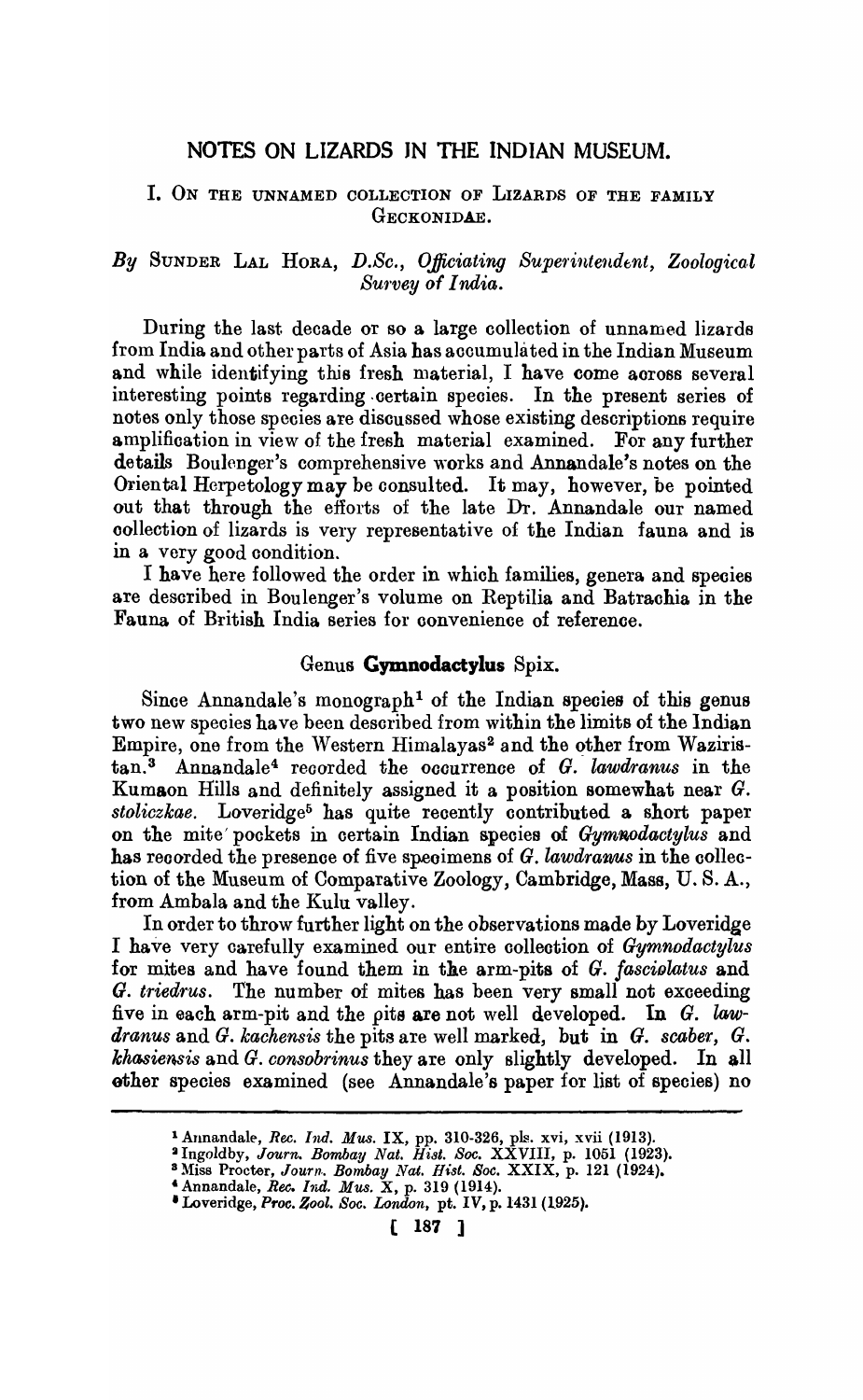arm-pits of any nature have been found. It is rather difficult, as Mr. Loveridge has already pointed out, to attaoh any great importanoe to this character because it is extremely liable to variation both on the excellence or otherwise of the preservation of the specimens, and on the nature of the preservative used.

# **Gymnodactylus albofasciatus** Boulenger.

### *1913. Gymnodactylus alboJasciatus,* Annandale, *Opt cit.,* p. 322.

This species exhibits striking similarities in build and colouration to *Gymnodactylus deccanensis* but Boulenger<sup>1</sup> separated it from the latter on the following oharacters, " The dorsal pholidosis is not oomposed of uniform large tubercles, but of intermixed smaller and larger tubercles, the latter being mostly feebly keeled; the small scales on the limbs and upper part of the tail intermixed with larger keeled tuberoles. The ventral scales are larger, tubercular and feebly keeled. No ohin-shields' behind the median pair. 'fhe tubercular plates under the basal phalanx of all the digits much more developed. The ground colour of the upper parts is darker than in our speoimens of *G. deccanensis,* chestnut-brown." When Annandale wrote his monograph on *Gymnodactylus,* there was in our collection a single specimen of  $\tilde{G}$ . albofasciatus, probably a co-type, and two examples of *G, deccanensis*, one of which was obtained in exchange from the British Museum. The diagnostic characteristics mentioned by'Boulenger for the two speoies are quite apparent in these three speoimens, but since 1913 we have received six examples from N. Canara which are referable to *G. albofasciatus* but differ from it in several points, the most important being the presence of chin-shields behind the median



TEXT FIG. 1.--Chin shields of *Gymnodactylus deccanensis* and *G. albofasciatus. a. G. deccanensis*  $\times 2$ ; *b. G. albofasciatus* (B. M. specimen)  $\times 2$ ; *c. G. albofasciatus* (Castle Rock specimen)  $\times 2$ .

pair. The larger tuberoles on the dorsal surfaoe in almost all the fresh specimens are relatively much smaller than those found in the three specimens mentioned above, and the scales on the ventral surface correspond to those of *G. deccanensis.* The tuberoular plates under the basal phalanx of all the digits are, however, better developed. Out of the fresh material the four specimens from Castle Rock possess a very dark ground colour on the upper surface, while the other two from Karmal, a place situated only  $6\frac{1}{2}$  miles from Castle Rock, are much lighter in oolour.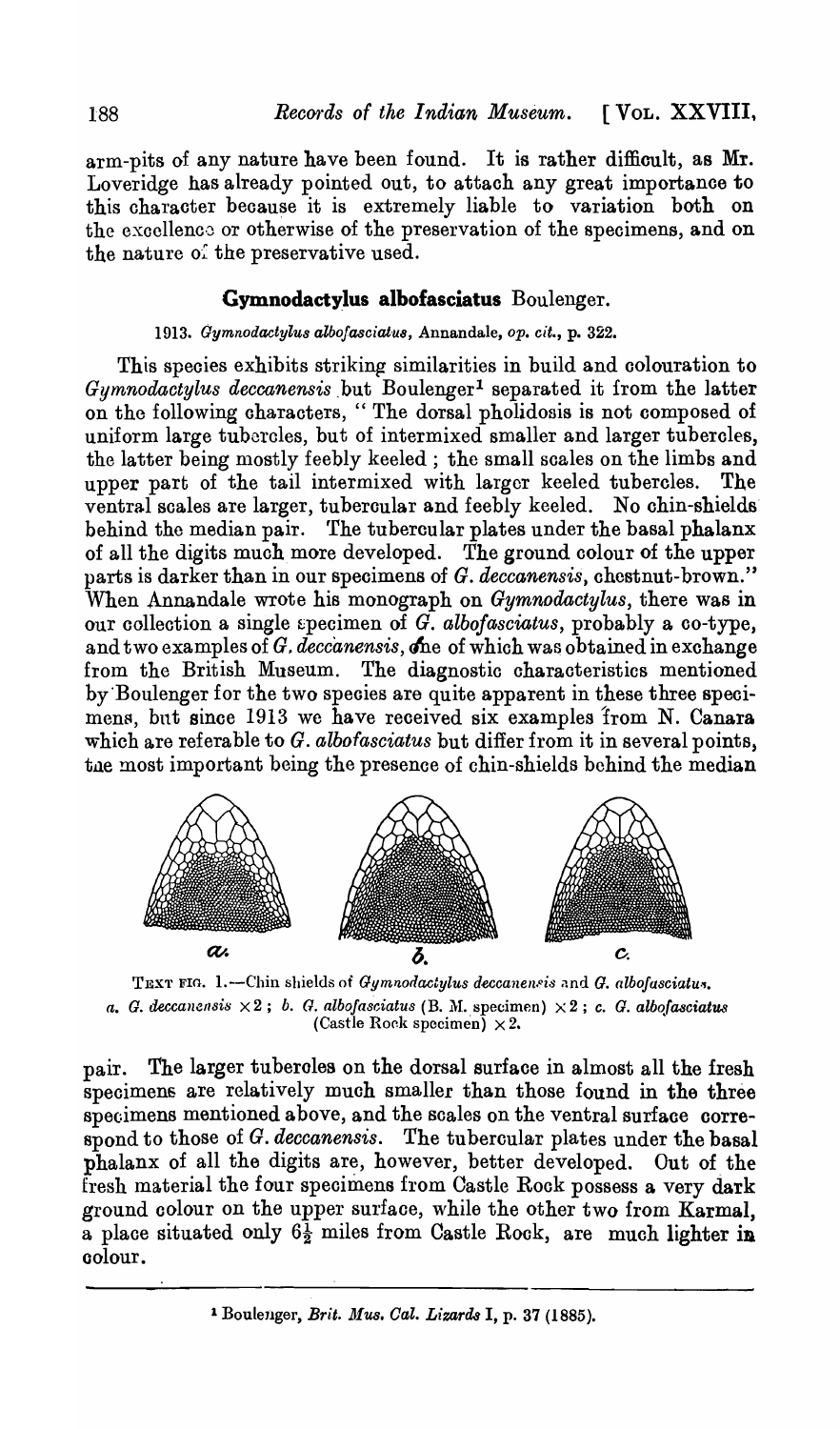From an examination of the fresh material, it seems quite probable that when large series of individuals of the species are examined, the differenoes noted by Boulenger and those oharaoterizing the fresh material will vanish altogether. It may then be possible to distinguish local races of *G. deccanensis* but at present I have not enough material to oombine the two speoies. From the material before me they oan be distinguished by the nature of their oolour bands. In *G. deccanensis*  the white bands are relatively much broader and possess well-defined, fairly broad black margins.

*Measurements in millimetres of two specimens from Castle Rock.* 

| 134.7    | 96.5    |
|----------|---------|
| 61.2     | 47.0    |
| 51.5     | 34.9    |
| 22.0     | 14.6    |
| 15.5     | $10-6$  |
| 8.3      | $6-0$   |
| 5.2      | 4.0     |
| $7 - 4$  | $4 - 7$ |
| $29 - 0$ | 17.3    |
| $35 - 0$ | 21.5    |
|          |         |

#### Gymnodactylus khasiensis (Jerdon).

(Plate VII, figs.  $4-6$ .)

1913. Gymnodactylus khasiensis, Annandale, op. *cit.*, p. 319.

I hesitatingly refer to this species a female specimen in our collection from Gopaldhara in the Darjeeling District. Its general form and build is very similar to *Gymnodactylus khasiensis* but its oolouration is well marked and very characteristic. For convenience of reference I give below a short desoription of its colouration and measurements together with figures.

There are six rows of greatly elongated spots forming more or less oontinuous longitudinal stripes on the dorsal and dorso-lateral surfaces of the animal. The four of these stripes on the dorsal surface begin near the tip of the snout and are continued backwards on to the tail, which has been partially regenerated. The central stripe on each side passes through the eye. The outermost stripe on eaoh side is short and is restricted to the region between the shoulder and the hip joint, it consists of. short and irregular spots. There are short cross bars at irregular intervals, joining these stripes together. A series of similar spots is present on the upper surface of the limbs forming an irregular pattern. The under surface is dull white. Most of the dorsal tubercles possess blaok tipped keels .

 $Measurements$  *in millimetres.* 

| Length of body                       | 48.5            |
|--------------------------------------|-----------------|
| Length of head                       | 18 <sub>0</sub> |
| Width of head                        | 12.3            |
| Length of snout                      | 7.1             |
| Diameter of eye                      | 4.0             |
| Distance between eye and ear opening | 5.5             |
| Length of fore limb                  | $25 - 0$        |
| Length of hind limb                  | $30-0$          |
|                                      |                 |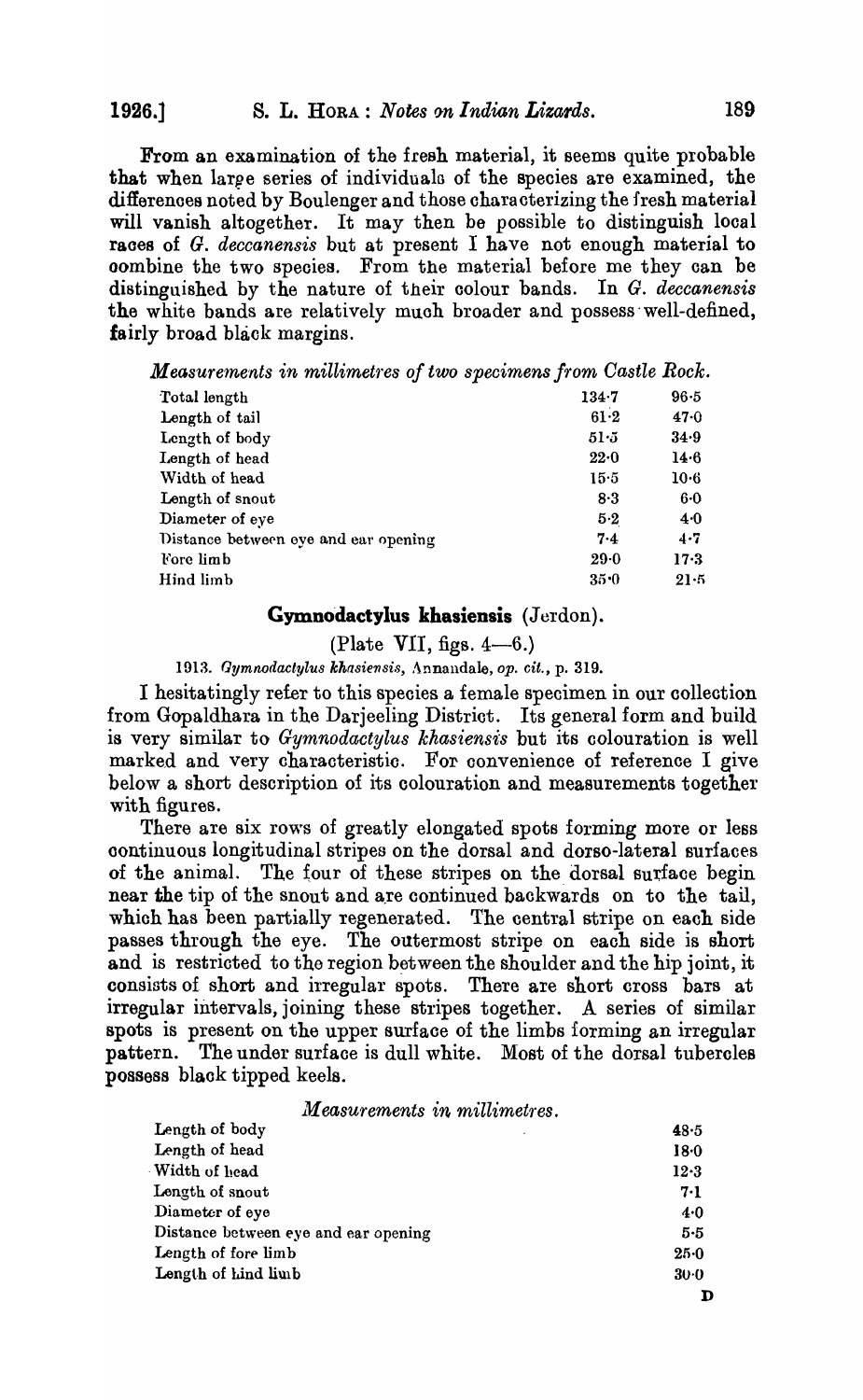*Gymnodactylus kkasiensis* is found in North-eastern Burma, Assam and in the Eastern Himalayas (Darjeeling District).

#### **Gymnodactylus** ap.

(Plate VII, figs.  $1-3$ .)

While examining the named collection of *Agamura* in the Indian Museum I have found oonfused with it several speoimens of *Alsopkylax tuberculatus* and one completely dessicated and badly damaged specimen of *Gymnodactylus,* whioh I am unable to refer to any known species. These specimens do not bear any locality numbers, but it seems quite probable that they formed a part of Blanford's Persian collection.

The sharply keeled, trihedral tubercles on the back are arranged in 12 series in the middle of the body. The tail appears to be divided into distinct rings and each ring bears four well-marked, sharply-pointed, large and keeled tubercles on each side near the commencement of the tail while there are only 3 rows of spines on eaoh side later on. There are no tuberoles on the mid-dorsal surface of the tail. The sub-caudal plates are reotangular and well-developed. They are grooved and keeled in various ways and in this respect are very oharacteristic. The limbs. are also oovered with sharp, keeled tuberoles. The scales on the under surfaoe are small, more or less oiroular and slightly imbrioate.

There are three preanal pores and no femoral pores.

There are about eight transverse black bands across the dorsal surface of the body and several similar bands on the portion of the tail present. The limbs and the head are also spotted.

### Genus **Agamura** Blandford.

Only two species have hitherto been described under this generic denomination and both of these exhibit striking similarities in general form, habits and colouration. *Agamura cruralis* and A. persica have



TEXT FI<sub>1</sub>. 2. -The preanal pores in *Agamura persica*.

*a.* Specimen No. 1189 showing one pore  $\times 3\frac{1}{2}$ ; *b*, Specimen No. 3501 showing normal condition  $\times 3\frac{1}{2}$ ; Specimen No. 15243 showing three pores  $\times 4\frac{3}{2}$ .

been separated from each other both by Blanford<sup>1</sup> and Boulenger<sup>2</sup> on a number of apparently important characters. But later on Boulenger<sup>3</sup>

<sup>&</sup>lt;sup>1</sup> Blanford, *Eastern Persia* II (Zoology and Geology), pp. 355-359, pl. xxiii, figs. 3, *3a, 4a, 4b* (1876). .

<sup>&</sup>lt;sup>2</sup> Boulonger, Brit. Mus. Cat. Lizards I, pp. 50, 51 (1885).

<sup>3</sup> Boulenger, *Tran8. Ll:nn. Soc.* (2) Zoology V, p. 95 (1889).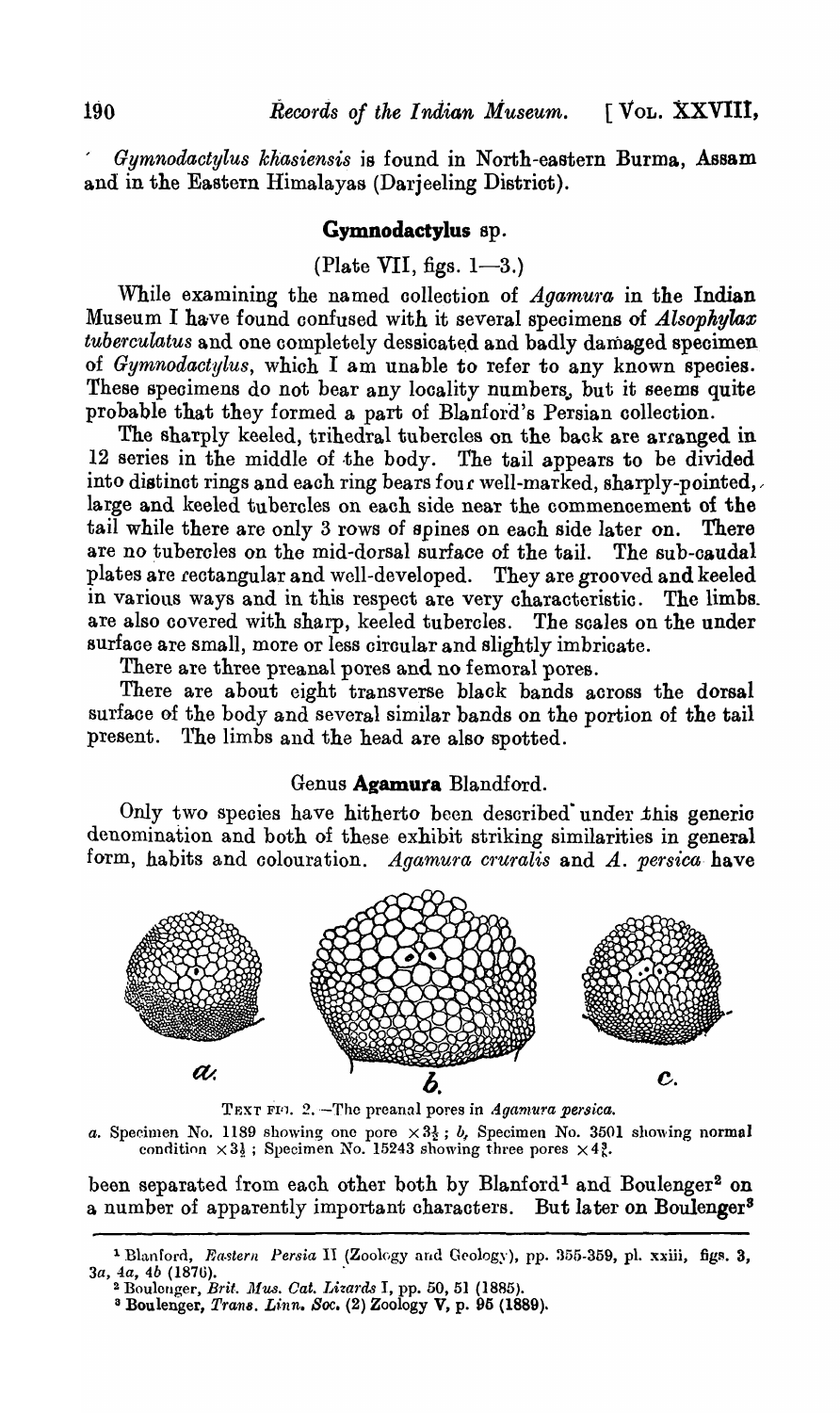in his report on the Reptiles and Ba trachians of the Afghan Delimita tion Commission has pointed out that the differences hitherto believed to exist between the two species are less important. The examination of the material in our collection has convinced me that the two species are identical and as regards tubercles on the snout, the form and extent of the rostral and mental shields and the presence or absence of enlarged convex tubercles on the upper parts of thigh and tarsus the individuals show considerable variation.

The specimens before me can, however, be separated in to two groups, firstly those with long limbs and preanal pores and secondly those with short limbs and without preanal pore. The former in my opinion represent the males of A. *persica* while an examination of all the eight specimens of the latter form shows that they are females.

The number of preanal pores varies from one to three, the usual number being two. There is one specimen in our collection with 3 pores piercing two enlarged scales. The scale bearing two pores is much larger and is of a peculiar shape. In two specimens there is only one pore.

In the following table I give the localities from where the male and female specimens of *Agamura persa* are represented in our collection.

Agamura persica  $\mathcal{F}$ .

| 3487 | Mand, Baluchistan                                                                | Persian collection (W. T.<br>Blanford).    |  |
|------|----------------------------------------------------------------------------------|--------------------------------------------|--|
|      | $\left\{\begin{array}{c} 3486, \\ 6812 \end{array}\right\}$ Zamran, Nibing River | Do.                                        |  |
| 3501 | Mand, Baluchistan                                                                | Museum collector.                          |  |
| 6811 | Askan nr. Bampusht                                                               | Persian collection<br>(W. T.<br>Blanford). |  |
|      | 19656 Near Shibian Pass (4000 ft.)                                               | F. P. Maynard and Capt.<br>MacMohan.       |  |
|      | 17081 Las Bela, Baluchistan                                                      | Zugmayer.                                  |  |
|      | 15243 Kohak, Perso-Baluch Frontier                                               | Seistan Commission.                        |  |
|      | <i>Anneversion momenton</i> O                                                    |                                            |  |

#### *Agamura persica*  $\varphi$ .

| 13938,<br>13948 | 13940, Baluchistan        | ٠         |   | F. P. Maynard. |                    |         |  |
|-----------------|---------------------------|-----------|---|----------------|--------------------|---------|--|
| 13109           | Hamoon Khusa<br>$\bullet$ |           |   | sion.          | Afghan Boundary    | Commis- |  |
| 3460            | S. Persia                 |           |   | Blanford).     | Persian collection | (W, T)  |  |
| 3461            | Rayin, S. E. Persia       | $\bullet$ |   |                | Do.                |         |  |
| 19655           | Lab-i-Baring, Seistan     | $\bullet$ | ٠ | N. Annandale.  |                    |         |  |
| 19648           |                           | ۰         |   |                |                    |         |  |

#### Genus **Gonatodes** Fitzing.

#### (Plate VII, fig. 7.)

In our unnamed collection there have been in all nine specimens of this genus from S. India. Of these two ,belong to *Gonatodcs wyna*densis and were collected by Dr. Annandale and Major Sewell near Law's Falls, below Conoor, while the remaining examples are referable to *G. gracilis.* Four specimens of the latter species are from the neigh-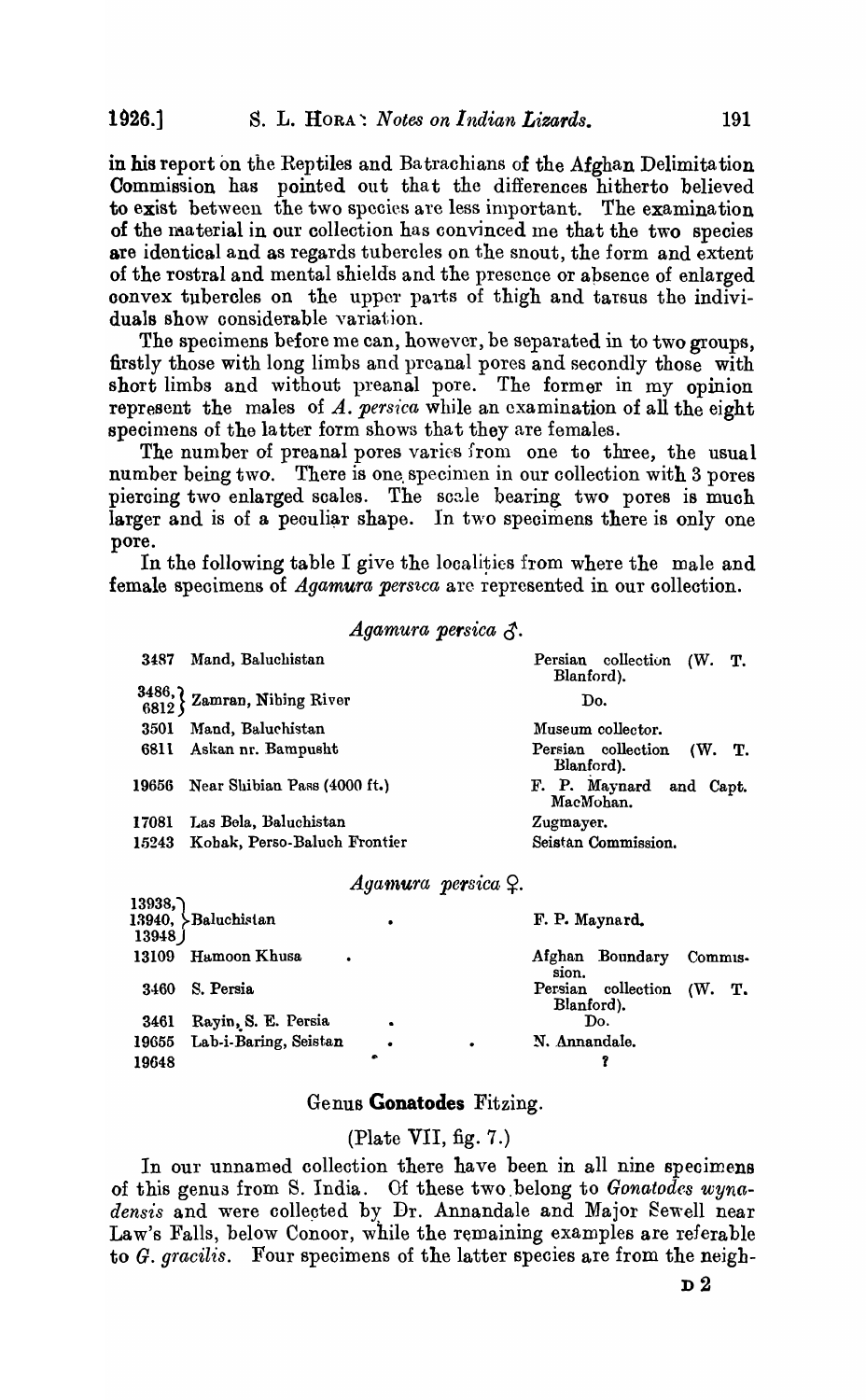bourhood of Nierolay and Mettupalaiyam and are typical in every respect, but the others from Terkumalai, Courtallum are much darker in colouration. The whole of the upper surface is banded with blaok and white bars and the same pattern is present on the limbs. The under surface is dull white except in the region of the head where there are longitudinal stripes on the sides.

The specimens of the three Indian species with small spine-like tubercles on the flanks have been greatly confused in our collection. I give below the localities whenoe speoimens of the three speoies are represented in our Museum.

*Gonatodes jerdonii* charaoterized by the absence of any tubercles on the tail is represented by the type-specimen in our collection; it is hope-<br>lessly broken into hits and is no longer canable of being handled. Of lessly broken into bits and is no longer capable of being handled. the other two species, *G. gracilis* and *G. kandianus*, there are several specimens. G. *kandianus* is distinguished by Boulenger<sup>1</sup> in his key by the presence of keeled scales on the under surface in the neck region, but in the specimens that I have examined this character varies considerablY. In some the keeled soales extend over a considerable portion of the belly., while in others they are totally absent. In distinguishing these two species I have mainly relied on the character of the chin shielde. G. *kandianus* possesses a relatively longer and more pointed snout and



TEXT FIG. 3.-Chin shields of *Gonatodes gracilis* and *G. kandianus*. *a. G. gracilis*  $\times 7\frac{1}{2}$ ; *b. G. kandianus*  $\times 7\frac{1}{2}$ .

3 chin shields behind the mental instead of two large ones as in G. *gracilis.* In *G.}erdonii* there is " a pair of small triangular chin plates " just separated by a large " lower rostral."<sup>2</sup>

G. *gracilis.* 

|       | 15079-80 Sevagherry Hills                               | Brit. Mus. Exchange. |
|-------|---------------------------------------------------------|----------------------|
| 19636 | Between Nierolay and Mettupalaiyam, base<br>of Nilgiris | . N. Annandale.      |
|       | 19633-5 Nierolay, base of Nilgiris                      | Do.                  |
|       | 19676-8 Terkumalai, Courtallum                          | H. S. Rao.           |

<sup>&</sup>lt;sup>1</sup> Boulenger, *Fauna Brit. Ind. Reptiles*, p. 74 (1890).

<sup>&</sup>lt;sup>2</sup> Theobald, Cat. Rept. As. Soc. Mus., p. 31 (1868).